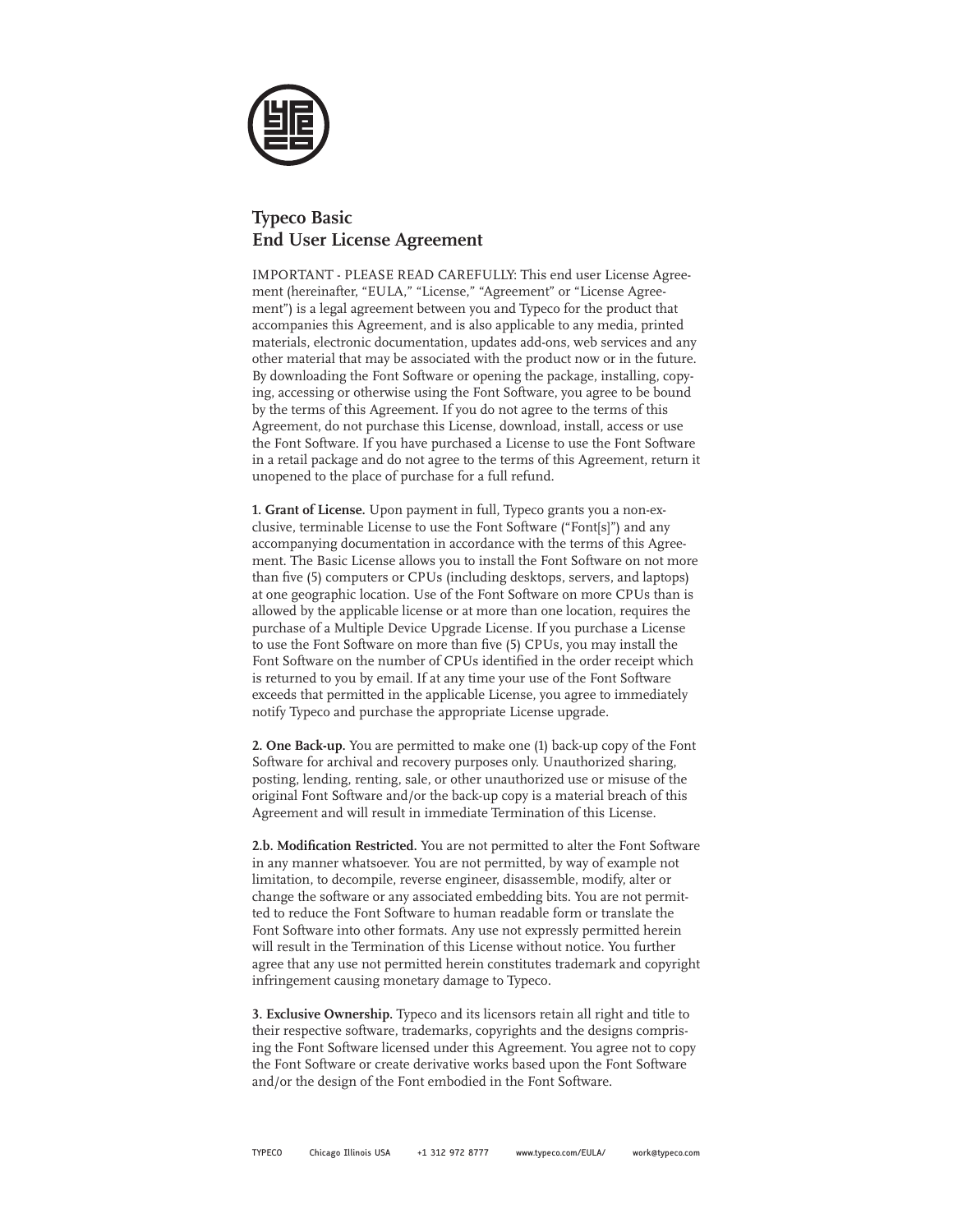**4. Limited Distribution.** You are permitted to make a temporary copy of the Font Software for use by a commercial printer or service bureau solely for use in the production of your own materials. Copying and distribution to commercial printers or service bureaus is limited to those who clearly state that they are duly licensed to use the Font Software. You are further permitted to include a temporary copy the Font Software with a document solely for the purposes of your facilitating your personal printing and/or viewing of the document. Except as may be permitted herein, you are not permitted to post or distribute the Font Software to third parties on an intranet, on the Internet or by any other means.

**5. Use in Other Media Limited.** You are not permitted to incorporate or otherwise use the Font Software in any other media distributed to third parties. The publication and/or distribution of documents and/or other software which contains, includes or otherwise incorporates the Font Software, by way of example not limitation, on the Internet, CD-ROM or DVD requires the purchase a Enterprise License.

**6. PDF and Other Forms of Embedding Restricted.** You are permitted to embed the Font Software in Adobe Portable Document Format (PDF) documents, solely for the purposes of non-commercial distribution. Any such distribution shall be limited to a number of copies equivalent to the number of CPUs for which you have licensed the Font Software (for example, if you have purchased a Basic License, you may distribute a PDF containing the subset-embedded Font Software to not more than five (5) computers at your one geographical location). You hereby agree that the Font Software shall be SUBSET when embedded and the PDF document shall be set as NON-EDITABLE. Embedding of Font Software in PDFs to be distributed to more than the number of CPUs for which you have licensed the Font Software or for a product to be distributed to third parties (for example, distribution of a PDF on the Internet or Web, or for distribution as part of a commercial product such as an electronic book or use with a mobile device) requires the purchase of a special Device Embedding License (contact Typeco for more information). Embedding the Font Software in web pages is expressly prohibited. You are not permitted to use the Font Software in connection with embedded font objects or by any other means for the purposes of displaying the Fonts on the Internet or on wireless web browsers. EMBEDDING THE FONT SOFTWARE IN WEB PAGES, FAILURE TO PROTECT FROM UNAUTHORIZED EMBEDDING, FAILURE TO SUBSET, FAILURE TO SET A PDF AS NON-EDITABLE WHEN EMBEDDING, AND DISTRIBU-TION OF A PDF CONTAINING EMBEDDED FONT SOFTWARE TO MORE THAN THE AUTHORIZED NUMBER OF CPUs IS A MATERIAL BREACH OF THIS LICENSE and will result in the Termination of this License without notice. You further agree that distribution of unauthorized embedded Font Software and/or embedded Font Software and without subsetting and/or as editable PDFs constitutes trademark and copyright infringement causing monetary damage to Typeco.

**7. Trademarks.** You agree to identify the Font Software by trademark and the owner of the trademark in any design credits. All use of the trademark associated with the Font Software inures solely to the benefit of the trademark owner. No ownership right is granted by this License Agreement. Typeco reserves all rights not expressly granted herein.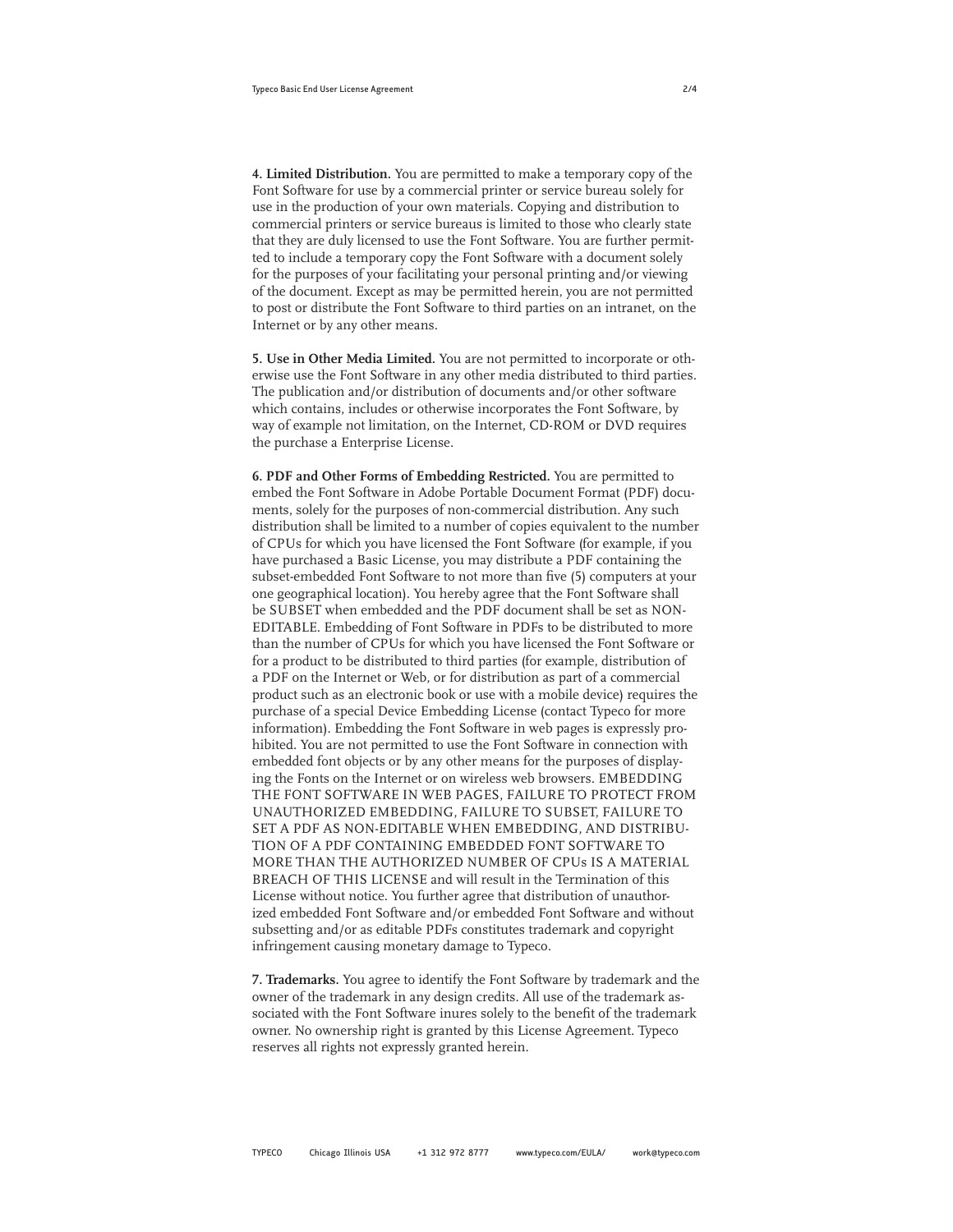**8. Transfer of License.** You are not permitted to transfer this License to use the Font Software to another end user. Under no circumstances are you permitted to purchase a License to use the Font Software for resale purposes.

**9. Warranties.** Typeco, or it's licensed resellers, will, at their sole discretion, either replace the Font Software or refund the Licensing fee in the event the Font Software does not perform substantially in accordance with the documentation provided that any such claim is submitted within thirty (30) days of purchase of this License. To submit a claim, you must return the Font Software to Typeco, or the licensed resellers from which it was purchased, together with a copy of your sales receipt. You expressly acknowledge and agree that use of the Font Software is at your sole risk. The Font Software and related documentation is provided "AS IS" and, except as noted herein, is without warranty of any kind and Typeco EXPRESSLY DISCLAIM ALL WARRANTIES, EXPRESS AND IMPLIED, INCLUDING, BUT NOT LIM-ITED TO, THE IMPLIED WARRANTIES OF MERCHANTABILITY AND FITNESS FOR A PARTICULAR PURPOSE. TYPECO DOES NOT WAR-RANT THAT THE OPERATION OF THE FONT SOFTWARE WILL BE UNINTERRUPTED OR ERROR-FREE, OR THAT THE FONT SOFTWARE IS WITHOUT DEFECTS. THE FONT SOFTWARE IS NOT FAULT TOLER-ANT AND IS NOT INTENDED AND WAS NOT DESIGNED OR MANU-FACTURED FOR USE IN ANY CIRCUMSTANCES WHERE FAIL-SAFE OPERATION MAY BE REQUIRED. THE FONT SOFTWARE MAY NOT BE USED IN MANUFACTURING, NAVIGATION, CONTROL EQUIPMENT OR IN ANY OTHER CIRCUMSTANCES WHERE THE USE OR FAILURE OF THE FONT SOFTWARE COULD LEAD TO DEATH, PERSONAL INJURY, PROPERTY DAMAGE OR SEVERE PHYSICAL OR ENVIRON-MENTAL DAMAGE. UNDER NO CIRCUMSTANCES SHALL TYPECO BE LIABLE TO YOU OR ANY OTHER PARTY, WHETHER IN CONTRACT OR TORT (INCLUDING NEGLIGENCE) OR OTHERWISE, FOR ANY SPECIAL, CONSEQUENTIAL, OR INCIDENTAL DAMAGES, INCLUD-ING LOST PROFITS, SAVINGS OR BUSINESS INTERRUPTION AS A RESULT OF THE USE OF THE FONT SOFTWARE EVEN IF NOTIFIED IN ADVANCE OF SUCH POSSIBILITY. Typecos' liability to you shall in no event exceed the refunding of the cost of the Font Software or replacement of the Font Software at Typecos' sole discretion.

**10. Other Law.** Some jurisdictions do not allow the exclusion or limitation of incidental, consequential or special damages, implied warranties or implied warranties. ANY IMPLIED WARRANTY OR CONDITION CREATED BY LAW IS ONLY EFFECTIVE FOR THE THIRTY (30) DAY WARRANTY PE-RIOD. THERE ARE NO WARRANTIES OR CONDITIONS OF ANY KIND AFTER THE THIRTY (30) DAY WARRANTY PERIOD. The exclusions noted above may not apply to you. Otherwise, and to the extent permissible by law, you agree that all implied warranties are not effective for more than thirty (30) days.

**11. Termination.** This License Agreement is effective as of the Date of full payment for the License. This License Agreement may be terminated by you at any time by destroying the Font Software together with any printed material and any copies of the Font Software. This License Agreement may be terminated without notice if you breach and/or fail to comply with any term contained herein. In the event you have not paid for this License or any part or upgrade thereof, you hereby agree to allow any attorney of any court of the United States or elsewhere to appear for you, with or without declaration filed, confess judgment against you in favor of Typeco for any unpaid